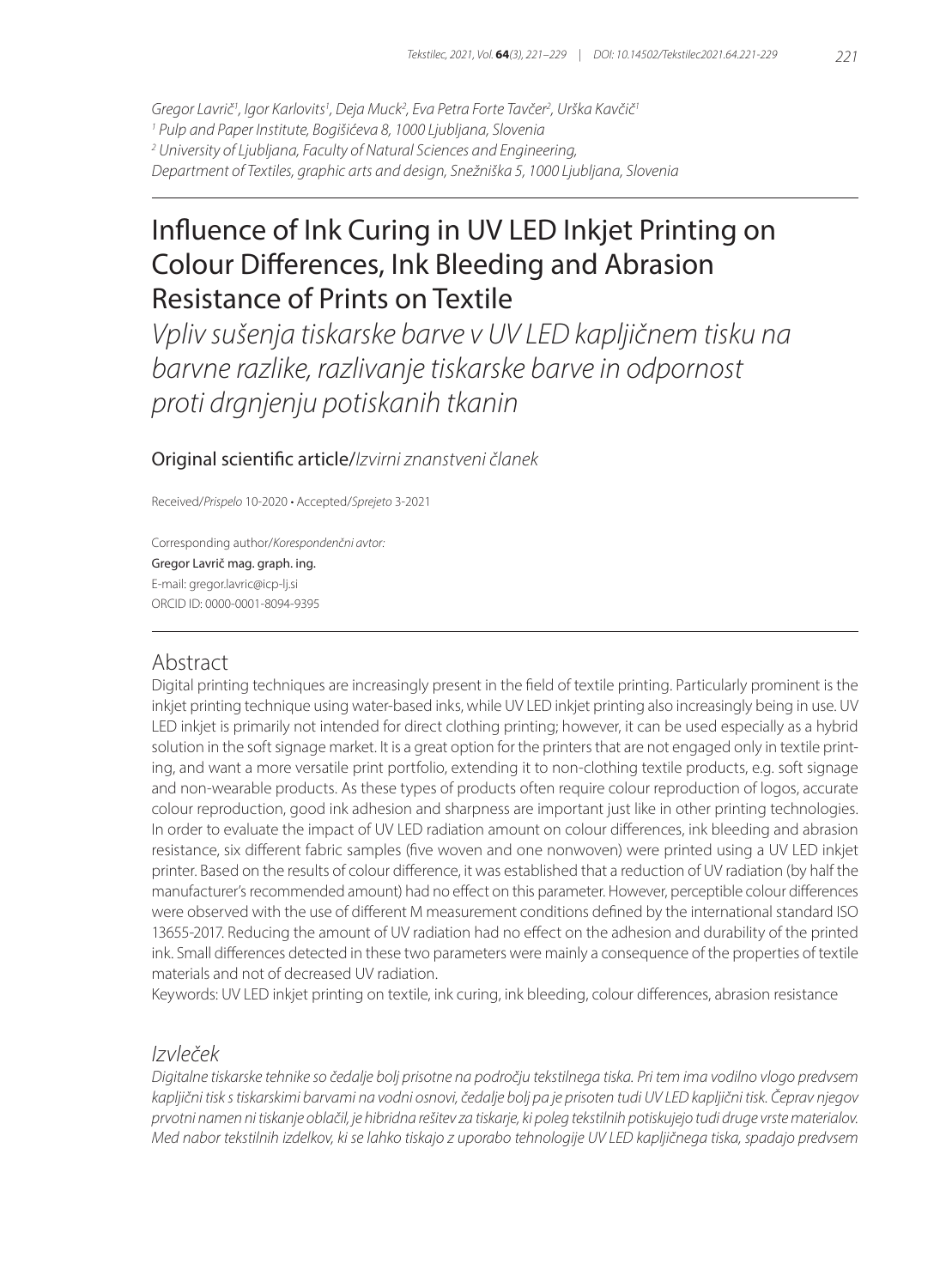*neoblačilni izdelki in t. i. mehke oznake. Tudi pri teh so natančna barvna reprodukcija, obstojnost in kakovost odtisov ključnega pomena. Da bi ovrednotili vpliv sušenja tiskarske barve, ki je eden ključnih procesov v UV LED kapljičnem tisku, smo med raziskavo z različnima količinama UV-sevanja zamreževali oz. sušili tiskarsko barvo, odtisnjeno na šestih (petih tkanih in enem netkanem) tekstilnih vzorcih. Na podlagi rezultatov meritev barvnih razlik smo ugotovili, da zmanjšanje količine UV-sevanja (za polovico glede na tisto, ki jo priporoča izdelovalec tiskalnika) ni vplivalo na ta parameter. Sorazmerno velik vpliv na barvne razlike odtisov pa smo zaznali ob uporabi različnih M merilnih pogojev, ki jih definira mednarodni standard ISO 13655-2017. Zmanjšanje količine UV-sevanja ni vplivalo na adhezijo in obstojnost odtisnjene tiskarske barve. Majhne razlike, zaznane pri teh dveh parametrih, so bile predvsem posledica lastnosti tekstilnih materialov in ne posledica zmanjšanja količine UV-sevanja.*

*Ključne besede: UV LED kapljični tisk na tekstil, sušenje tiskarske barve, razlivanje tiskarske barve, barvne razlike, odpornost proti drgnjenju*

# 1 Introduction

The presence of digitisation has been on an increase in virtually every industrial sector in recent years, which is also reflected in the field of textile printing. Digital printing techniques are becoming each year more prevalent in this segment, as evidenced by the Smithers Pira data, which predict more than 10% annual growth by 2023 [1]. Digital printing techniques are replacing analogue printing with the predominance of inkjet printing. Inkjet printing is based on spraying tiny droplets (with a volume of few picolitres) of liquid ink onto the printing substrate. The droplets are placed with great precision, enabling reproduction of high-quality images. The inkjet printing market share is growing mainly because it offers an economic alternative to other print techniques, having the advantage of full variability and low set-up costs. It allows economic printing of single copies on virtually any flat or flexible printing substrate (stone, polymers, glass, ceramics, composites, textiles etc.) [1, 2].

The dominant water-based technologies (with reactive, acid or pigmented inks) have the largest market share, while UV inkjet is a subtype of inkjet printing which is not intended for direct clothing printing but can be used especially as a hybrid solution in the textile soft signage market. It is a great option for printers that are not engaged only in textile printing and want their versatile print portfolio to extend to non-clothing textile products, e.g. soft signage and non-wearable products. As soft signage often includes colour reproduction of logos, an accurate colour reproduction is important just like in other printing technologies [3]. The main disadvantage of UV LED inkjet is the possibility of ink components migration and reaction with the human skin when used for wearable textile printing. Its greatest advantage,

however, is that the printing ink dries as soon as it is applied onto the printing substrate and cured with a UV LED lamp. This enables printing with a greater amount of printing ink (better surface coverage and a more accurate colour reproduction with less influence of the printing material) and, above all, printing on (all) non-absorbent printing materials [2, 3]. Immediate drying is enabled by the photoinitiator, a component of printing ink that encourages the crosslinking of the printed layer of ink under the influence of UV radiation from lamps, which are a part of printers. Currently, the following photoinitiators are mainly in use: benzyl dimethyl ketal, 2-hydroxy-methyl-1 phenyl propane and hydroxycyclohexyl phenyl ketone. As a source of UV radiation, LED lamps are primarily used on modern printing devices. They use significantly less energy than conventional mercury lamps while producing less harmful ozone. Their advantage is also the narrower radiation range, with usually only one dominant peak located in the UV A region (320–395 nm) [2]. Two books by Ujiie [4] and Cie [5], along with an

article by Malik, Kadian and Kumar [6] defined digital printing technologies and especially inkjet printing in detail, providing an overview of technical specifications of different parameters involved in the printing of textiles. When printed, UV inks are very low in viscosity and penetrate deeply into the fabric to adhere to the surface. The ink must be exposed directly to UV light to obtain a cure from a UV bulb. UV curable inks and their applications in industrial inkjet printing are described also in the book by Zapka [7] where the author mentions that the UV exposure time can influence image quality. An overview of influencing factors is presented in Figure 1.

Regarding published research, the UV inkjet printing on textiles (esp. UV LED inkjet) has not been widely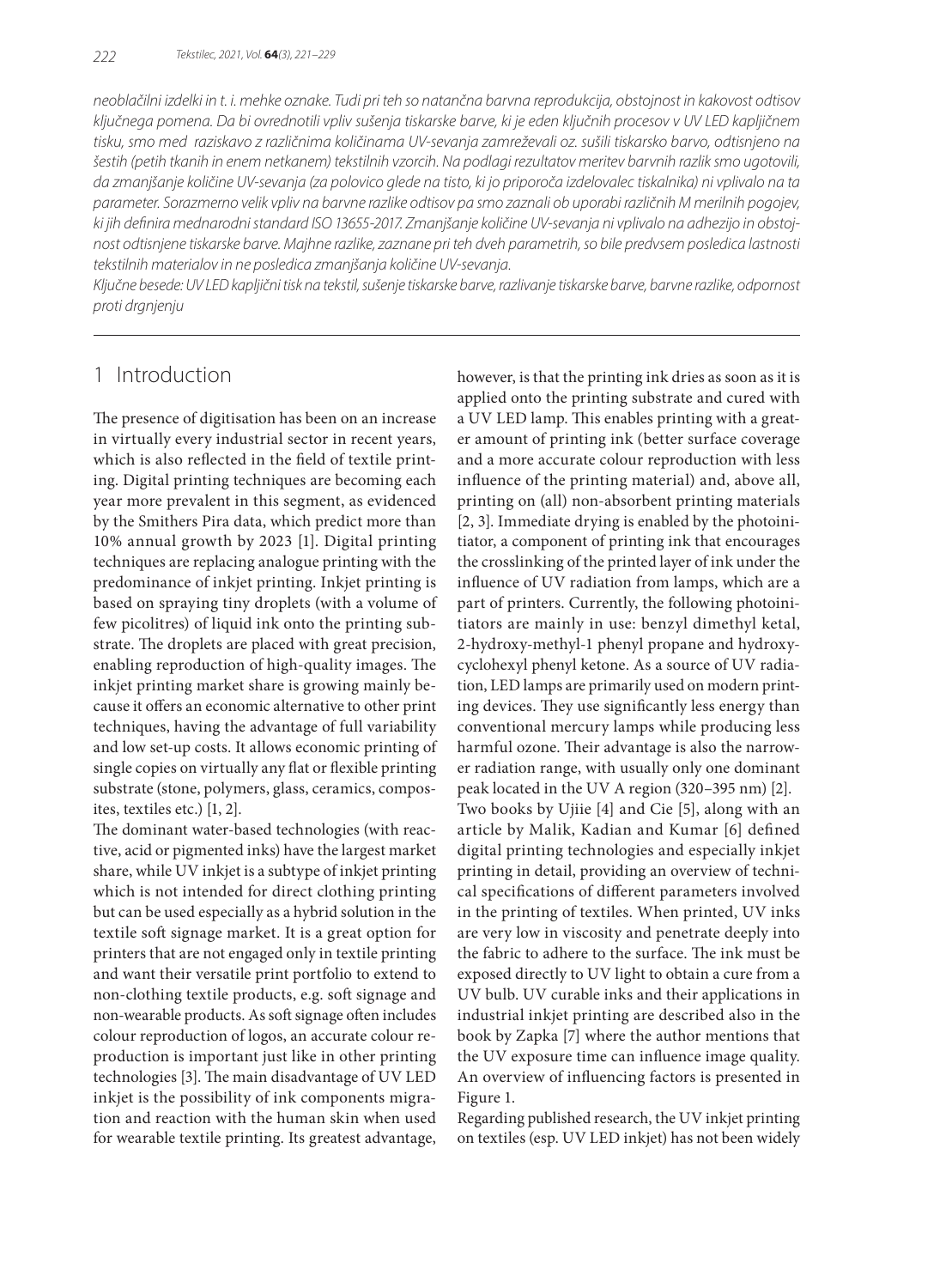

*Figure 1: Factors in UV LED inkjet printing influenced by exposure time [7]*

researched yet. The article by Hankock and Lin [8] covered the production of UV inkjet inks, while in the paper by Edison [9], the optimisation of UV curable inks was defined in terms of optimal jet output. Yi et al. [10] investigated the importance of monomers and comonomers in UV LED inks. Their work indicates that the monomer has not only a substantial influence on the dispersion and cure rate of UV LED ink but also a major effect on the film-forming properties of the ink. The mechanisms of attachment to textile fibres primarily include the interaction of chemical binding, mechanical interaction and fibre structure diffusion.

The influence of industrial fabrication parameters on the crosslinking density of UV resin was studied by Seipel et al. in 2018 [11]. A UV responsive smart textile was produced with inkjet printing and UV LED curing of a specifically designed photochromic ink on a PET fabric. The authors found out that increased ink deposition, or curing with higher intensity, i.e. higher lamp intensity and/or lower belt speed, increased the crosslinking density of ink. Hence, it formed a thicker or more distinct layer on the PET fabric surface. The effect of the deposited ink amount and curing settings on print durability is also described in this paper. A higher polymer crosslinking density is achieved as the print creates a strong insulation layer on the PET surface. The prints cured with the lowest curing intensity exhibited a lower polymer crosslinking density; however, they were slightly less durable and flexible. Mikuž et al. [12] compared the properties of inkjet printed, ultraviolet cured pigment prints with screen-printed, thermo-cured pigment

prints. The colorimetric parameters of printed fabrics showed minimal and acceptable differences. A comparison of colour fastness properties proved that good colour fastness is achieved on pigment-printed fabrics produced with both printing techniques. The flat-screen-printed fabrics had better colour fastness to washing, perspiration and rubbing, while inkjet-printed fabrics showed better colour fastness to dry-cleaning and light. Tse et al. [13] studied the usability of image-based instruments for print quality evaluation. Regarding colour quality, the test results indicate that the fabric structure, yarn size and the hydrophilic/hydrophobic aspect of the fabric are the most important variables. Moreover, it was established that the colour gamut for larger size yarn is greater than for smaller size yarn and that there was an apparent downshift in the a\*–b\* plane for the knitted sample, indicating a colour shift between the two types of fabric structures. Bae, Hong and Lamar [14] found out that the texture of woven textiles caused a measurable effect on colour in inkjet printing, both using instrumental and perceptual measures. Colour reproduction is not only characterised by the interaction between light, dyes, pigments and textile structure, but also by the measurement conditions and geometry, and by the multi-layering of inks and process parameters. The multi-layering of inks and process parameters, e.g. washing fastness of printed inks, were studied by Kašiković et al. [15] in 2018. Two commercial spectrophotometers with different measuring geometries were used in a paper written by Milić et al. [16] to determine the measuring uncertainty of spectrophotometric measurements of print-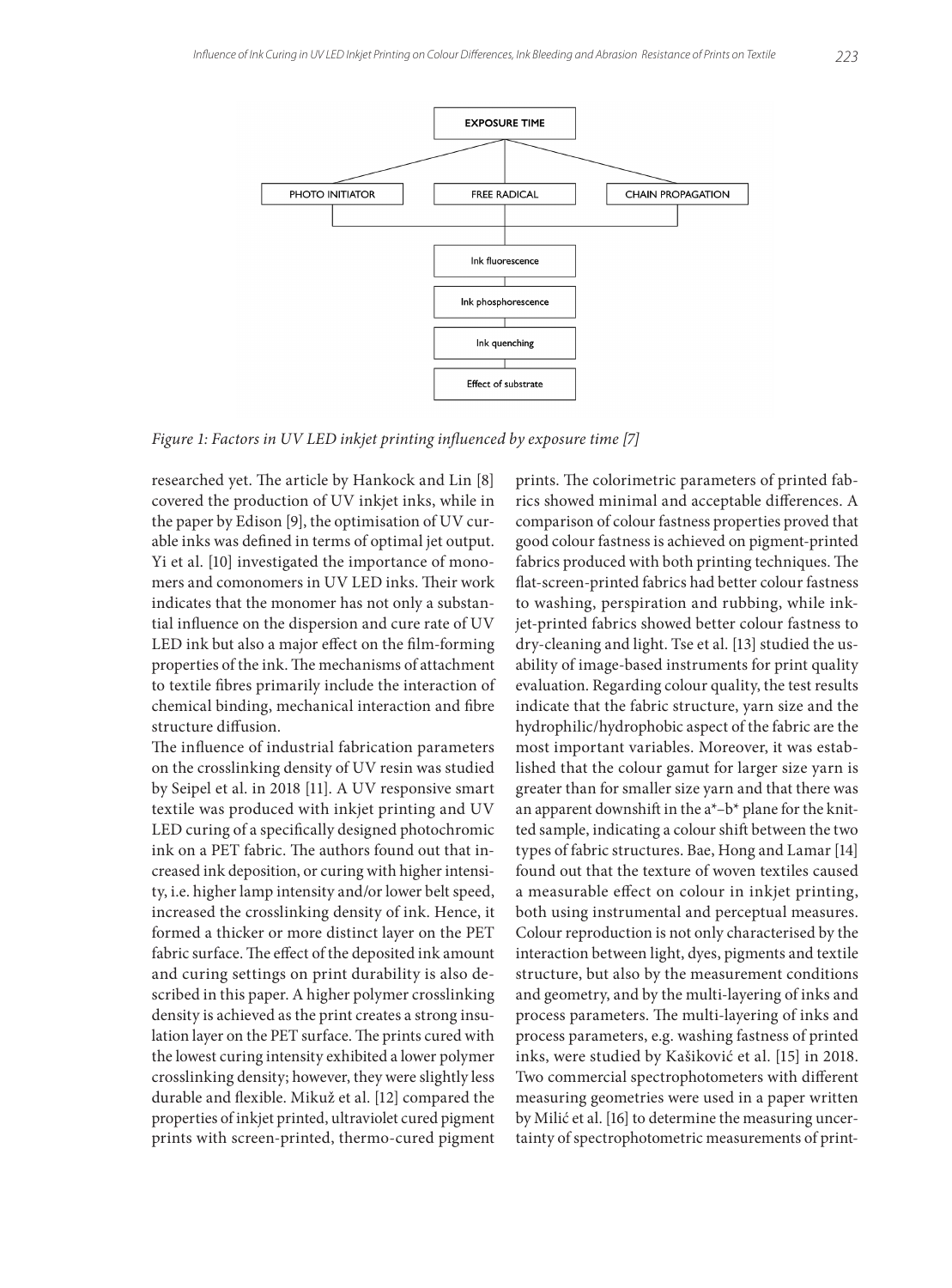ed textile materials. Study findings suggest that, despite different measuring geometry, instruments had similar measurement repeatability behaviour (repeatability of readings from different parts of the same sample) in the case of used digitally printed polyester materials. The material preparation process (material was folded three times and placed on a black or white backing) had an important influence on measurement variability. In the recent study by Karlovits, Lavrič and Kavčič [17], four differently structured textile materials were printed with a UV LED inkjet printer. The spectrophotometric measurements of prints were conducted according to ISO 13655:2017 [18]. The obtained results revealed that the texture and aperture size had influence on colour differences, while the measurement mode differences were more prominent in the areas with higher than lower ink coverages, especially when using the polarisation filter for ink coverages over 150%.

Even though UV curing is one of the key processes in UV LED inkjet printing, its influence on print properties has not been widely researched in the literature. The aim of the research, therefore, was to describe the influence of the UV LED radiation amount on colour differences, ink bleeding and abrasion resistance of prints printed with a UV LED inkjet printer on six different fabric samples. The study also evaluated the influence of M mode measurement conditions on colour differences in the UV LED inkjet printing. The M mode measuring conditions are defined by the international standard ISO 13655:2017 [18] and are widely used especially for paper and cardboard printing applications. They are a response to the increasing presence of optical brighteners in papers and cardboards, which creates challenges for successful colour management and accurate colour reproduction. Optical brighteners are chemical substances

added to different materials (e.g. paper, board, fabrics) to enhance their brightness. They absorb invisible ultraviolet radiation at wavelengths below 400 nm and emit it in the blue end of the visible spectrum at approximately 400 to 450 nm through an electrophysiological alteration (fluorescence process). This process is activated only when the M1 measuring condition is used for spectrophotometric measurements. By choosing this measurement condition, the measurement is performed using the D50 illumination condition with the UV component of light included. At the M2 measuring condition, this part of the light is excluded (UV cut), while the measurement condition M0 is based on the measurements with the Standard Illuminant A. As by scope, ISO 13655:2017 is not applicable just for paper and board types of substrates, and there is no other specific standard regarding the measurement conditions for digitally printed textiles. It is more common that the printer will use a spectrophotometer, which covers more types of printing materials, and these differences are important for evaluation.

# 2 Materials and methods

### *2.1 Materials*

The influence of UV curing in the UV LED inkjet printing on colour differences, print sharpness and abrasion resistance was evaluated on six different fabric samples (5 woven and 1 nonwoven). Their properties are presented in Table 1.

#### **Printing forme preparation**

A digital printing forme (cf. Figure 2) was designed using the computer program Adobe Illustrator CC (Adobe, USA) and saved as PDF without the colour

| Sample         | Weave type<br>(ISO 3572:1976) | Number of threads<br>per unit length $(cm^{-1})$<br>ends/pics<br>$(ISO 7211-2:1984)$ | Thickness (mm)<br>(ISO 5084:1996) | Composition<br>(ISO/TR)<br>11827:2012) | Optical<br>brighteners<br>(ISO 3664:2009) | Mass per unit<br>area $(g/m^2)$<br>(ISO 3801:1977) |
|----------------|-------------------------------|--------------------------------------------------------------------------------------|-----------------------------------|----------------------------------------|-------------------------------------------|----------------------------------------------------|
| V1             | plain weave                   | 25/21                                                                                | 0.354                             | 100% CO                                | <b>YES</b>                                | 134                                                |
| V <sub>2</sub> | plain weave                   | 51/30                                                                                | 0.228                             | 100% CO                                | NO.                                       | 121                                                |
| V <sub>3</sub> | plain weave                   | 35/21                                                                                | 0.316                             | 50% PES/50% CO                         | NO.                                       | 171                                                |
| V <sub>4</sub> | plain weave                   | 24/21                                                                                | 0.460                             | 100% PES                               | <b>YES</b>                                | 204                                                |
| V <sub>5</sub> | crepe weave                   | 30/21                                                                                | 0.573                             | 100% PES                               | NO.                                       | 199                                                |
| V6             | fleece                        |                                                                                      | 1.170                             | 100% PES<br>(nonwoven)                 | NO.                                       | 151                                                |

*Table 1: Sample properties*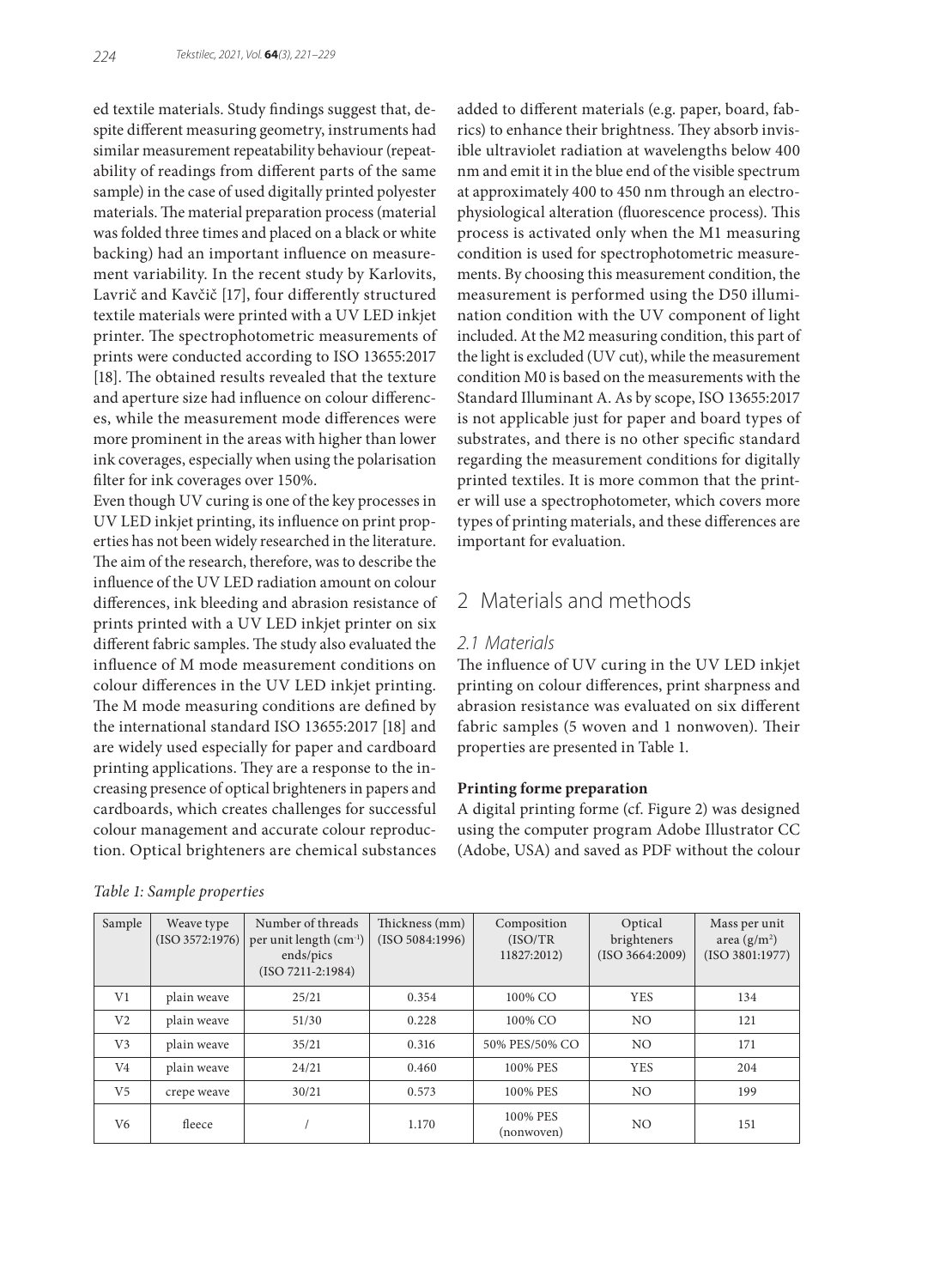

*Figure 2: Digital printing forme*

profile attached. It consisted of 18 colour patches with the area of 4 cm2 (CMY patches with 50% and 100% tone value; RGB patches with 50% and 100% tone value, where e.g. 50% R is defined as 50%  $M + 50%$  Y and  $100\%$  R is defined as  $100\%$  M +  $100\%$  Y etc.) The total ink coverage scale consists of patches in which the tone values gradually increase (from 50% C + 50% M + 50% Y + 50% + 100% B to 100% C + 100% M + 100% Y + 100% B), lines and a control element for print sharpness evaluation. The file was then processed using a SAi PhotoPRINT DX Plus (SAi, USA) raster image processor. Linearization without colour corrections was performed.

#### **Printing process**

The samples were printed with an Apex UV 1610 UV LED flatbed inkjet printer (Apex, China) equipped with Toshiba CE4 on-demand piezo electric inkjet print heads and two UV LED lamps (one on the left and one on the right side of print heads). Sakata soft LED UV inks (Sakata, Japan) were used. They were formulated to cure when exposed to UV light with the wavelength of 395 nm. The printing parameters were set to 8 passes, with the printing speed of 0.84 m/s (one-directional printing – from right to left). The print head height was set 0.8 mm above the material top and the jetting frequency to 10.28 kHz. The printing ink drop size was 6 picolitres. The ink was cured using one or both UV lamps. Five prints were made on each fabric sample.

### **Spectrophotometric measurements and colour differences calculation**

Spectrophotometric data were obtained using a spectrophotometer X-Rite i1 Pro 2 Basic (X-Rite, USA) and BabelColor PatchTool (BabelColor, Canada) software. The measurements were performed with the M0, M1 and M2 measurements modes (cf. Table 2) on standardised white backing. The measuring conditions were set to 45°/0° ring illumination optics, D50 standard illuminant and 2° standard observer. Colour differences (Δ*E*<sub>00</sub>) were calculated using BabelColor PatchTool software in accordance with ISO 13655:2017 [18]. Five measurements were made on each colour patch.

#### **Ink bleeding evaluation**

The ink bleeding evaluation was done following the method described by Hladnik and Muck in 2011 [19]. It is based on the measurements of the area  $\text{(mm)}$ ? and perimeter (mm) of a selected printed element that are compared with the measurements of its undistorted digital form from the printing form. The measurements were conducted using an ImageJ 1.48v (ImageJ, USA) computer program on TIFF images with the resolutions of 600 ppi obtained with CanoScan 5600F (Canon, Japan) without any colour distortions and corrections.

### **Crockfastness evaluation**

Crockfastness was measured according to ISO 105- X12:1993 on a CM-5 Crockmeter (AATCC Atlas,

| Measuring condition | Light source          | Filter |
|---------------------|-----------------------|--------|
| M <sub>0</sub>      | undefined/tungsten    | none   |
| Μ1                  | $D50 + controlled UV$ | none   |
| M2                  | tungsten              | UV cut |

#### *Table 2: Description of measuring conditions*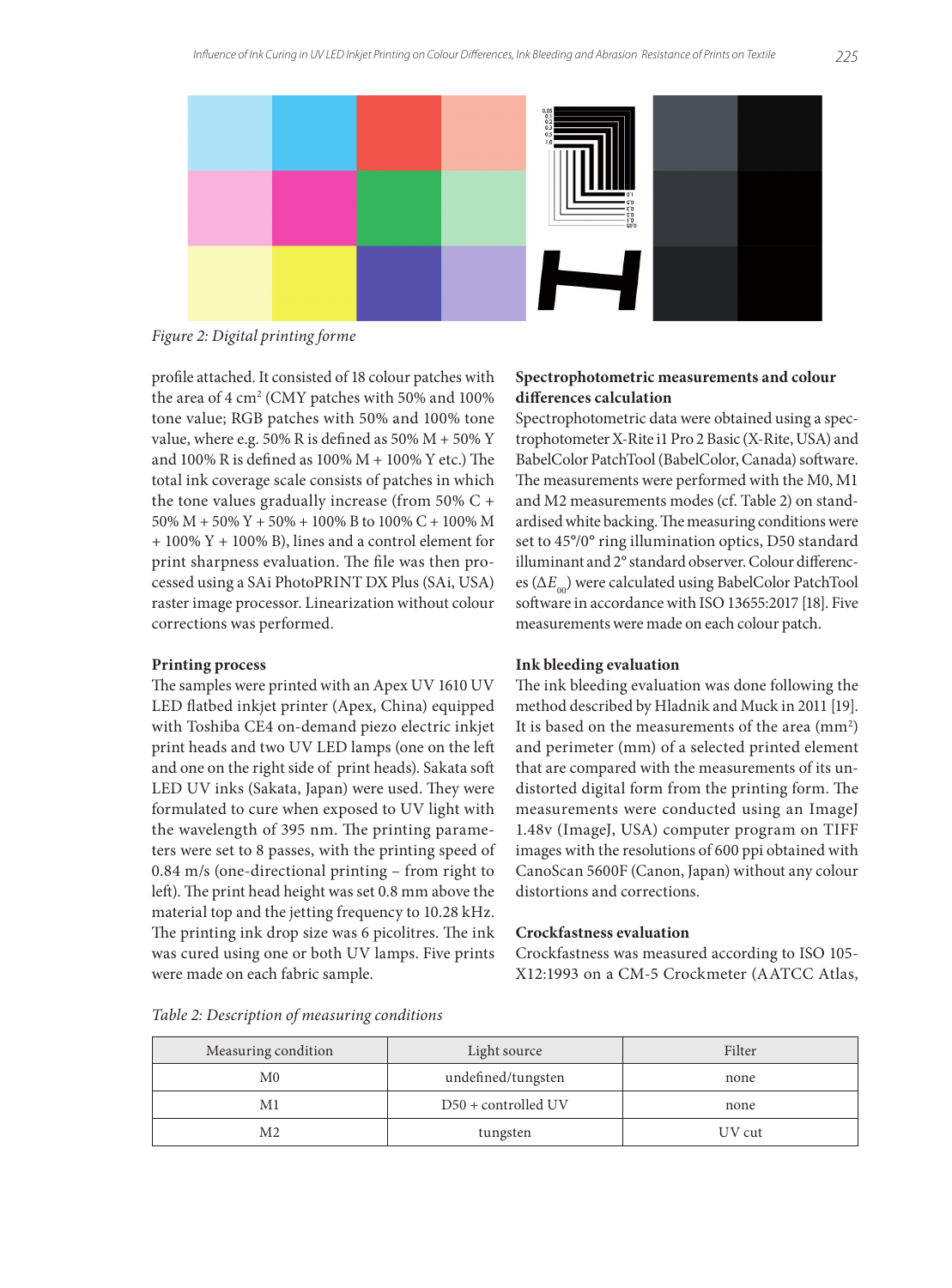USA). Ten measurements were performed for dry and wet crockfastness tests.

### **Colour fastness to washing**

Colour fastness to washing at 40 °C was tested in accordance with ISO 105-C06:2010.

### **FTIR ATR analysis**

The FTIR ATR printing ink analysis was performed using a Perkin Elmer Spectrum Two FTIR spectrometer (Perkin Elmer, USA). For the purpose of the analysis, printing ink was printed on an inert glass surface with one and two UV lights used for curing, and then peeled from it and analysed. In this way, a potential impact of the textile on the analysis was nullified.

# 3 Results and discussion

Table 3 shows the average values of colour differences among the prints printed using one or two UV lamps on each textile sample. Colour differences were calculated based on the spectrophotometric values of all colour patches on the printing form. All patches

were measured under the M0, M1 and M2 measuring conditions.

Based on the results shown in Table 3, it can be concluded that between two different amounts of UV radiation, there was a minimal effect on the colour reproduction of textile samples. The average calculated colour difference was 0.55 Δ*E*<sub>00</sub>. Such a colour difference is almost unnoticeable to the human eye and is most likely a consequence of short-term repeatability of the measuring instrument and the printer. Despite the 50% reduction in UV radiation from the radiation recommended by the printer manufacturer, it still polymerised the ink and thus prevented further penetration, which could lead to greater colour variations. However, this was not fully confirmed by the FTIR analysis, the result of which is shown in Figure 3.

As it can be seen from Figure 3, the sample of printing ink that was less crosslinked (red curve) achieved slightly higher absorbance values across the entire spectrum (from  $450$  to  $4000 \text{ cm}^{-1}$ ) than the sample that was crosslinked to a greater extent. The vertical shift of curves can be attributed to the difference in the amount of twisting and stretching vibrations

*Table 3: Average colour differences (ΔE<sub>00</sub>) among prints printed using one and two UV lamps* 

|                | Measuring condition |      |                |  |
|----------------|---------------------|------|----------------|--|
| Sample         | M <sub>0</sub>      | M1   | M <sub>2</sub> |  |
| V1             | 0.51                | 0.51 | 0.53           |  |
| V <sub>2</sub> | 0.30                | 0.29 | 0.30           |  |
| V <sub>3</sub> | 0.69                | 0.69 | 0.69           |  |
| V4             | 0.56                | 0.55 | 0.58           |  |
| V5             | 0.52                | 0.52 | 0.52           |  |



*Figure 3: FTIR spectra of black process printing ink cured with one (red curve) and/or two UV LED lamps (black curve)*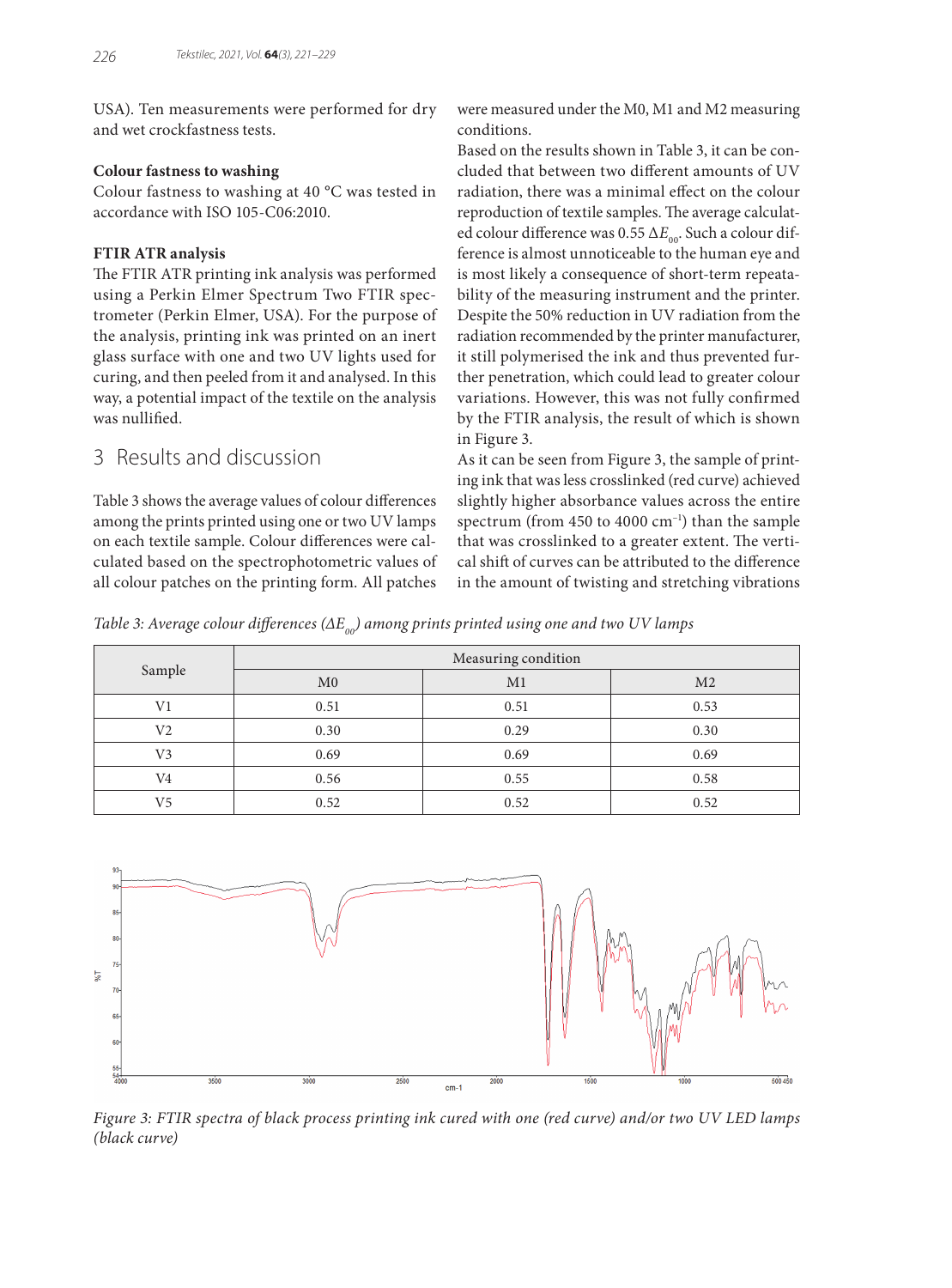between molecules and atoms, which was more noticeable at the less crosslinked sample of printing ink. The difference is clearly noticeable also at approx.  $807$  cm<sup>-1</sup>, which indicates a greater presence of C=C bonds in the less crosslinked sample. The amount of unreacted C=C double bonds between acrylic molecules is a direct indicator of UV ink polymerisation (several unreacted C=C double bonds indicate a lower degree of ink polymerisation).

A much greater influence on colour differences, especially for samples V1 and V4, which contained optical brighteners, can be observed due to the selection of measuring conditions. The results shown in Table 4 were obtained by measuring the prints dried using two UV LED lamps, the only variable factor being the choice of the measurement condition.

Optical brighteners present in textile samples (V1 and V4) affected the colour reproduction significantly (cf. Table 4). This is the main reason for relatively big colour differences (on average between V1 and V4;  $M0$  : M1 1.10, M0 : M2 2.98 and M1 : M2 4.07 Δ*E*<sub>00</sub>). The majority of colour differences (more than 60%) were detected in the least covered fields (50% CMY). Mainly due to the properties of tested materials (structure and weaving), spectrophotometric measurements were also influenced by optical brighteners in more covered fields or patches (the influence of optical brighteners present not only on the surface of the fibres but also on their circumference). Such colour differences are perceptible through close observation (M0 : M1) and at a glance in the case of comparing M2 measuring conditions with M1 and M0. The colour differences of samples without optical brighteners were negligible. Negligible were also the differences in the area and perimeter of selected printed elements which were measured for printing sharpness determination and are presented in Table 5.

| Sample         | Measuring condition |        |        |  |
|----------------|---------------------|--------|--------|--|
|                | M0: M1              | M0: M2 | M1: M2 |  |
| V <sub>1</sub> | 1.13                | 3.03   | 4.15   |  |
| V2             | 0.01                | 0.03   | 0.04   |  |
| V <sub>3</sub> | 0.02                | 0.05   | 0.06   |  |
| V4             | 1.07                | 2.92   | 3.99   |  |
| V5             | 0.02                | 0.05   | 0.07   |  |

*Table 4: Colour differences (ΔE<sub>00</sub>) caused by selection of measuring condition* 

| Sample                 | Curing - number of active<br>lamps while printing | Area $(mm2)$ | Perimeter (mm) |  |
|------------------------|---------------------------------------------------|--------------|----------------|--|
| Ideal, digital element |                                                   | 190          | 115            |  |
| V1                     | 1                                                 | 187.8        | 114.9          |  |
|                        | $\overline{2}$                                    | 188.2        | 114.3          |  |
|                        | $\mathbf{1}$                                      | 191.0        | 115.2          |  |
| V <sub>2</sub>         | 2                                                 | 190.6        | 114.2          |  |
|                        | $\mathbf{1}$                                      | 193.7        | 117.4          |  |
| V <sub>3</sub>         | 2                                                 | 194.7        | 118.5          |  |
|                        | $\mathbf{1}$                                      | 189.8        | 113.9          |  |
| V4                     | $\overline{2}$                                    | 189.2        | 114.9          |  |
|                        | $\mathbf{1}$                                      | 187.6        | 115.7          |  |
| V <sub>5</sub>         | 2                                                 | 189.4        | 117.5          |  |
|                        | $\mathbf{1}$                                      | 190.6        | 121.4          |  |
| V <sub>6</sub>         | $\overline{2}$                                    | 190.4        | 122.4          |  |

*Table 5: Areas and perimeters of selected printed element*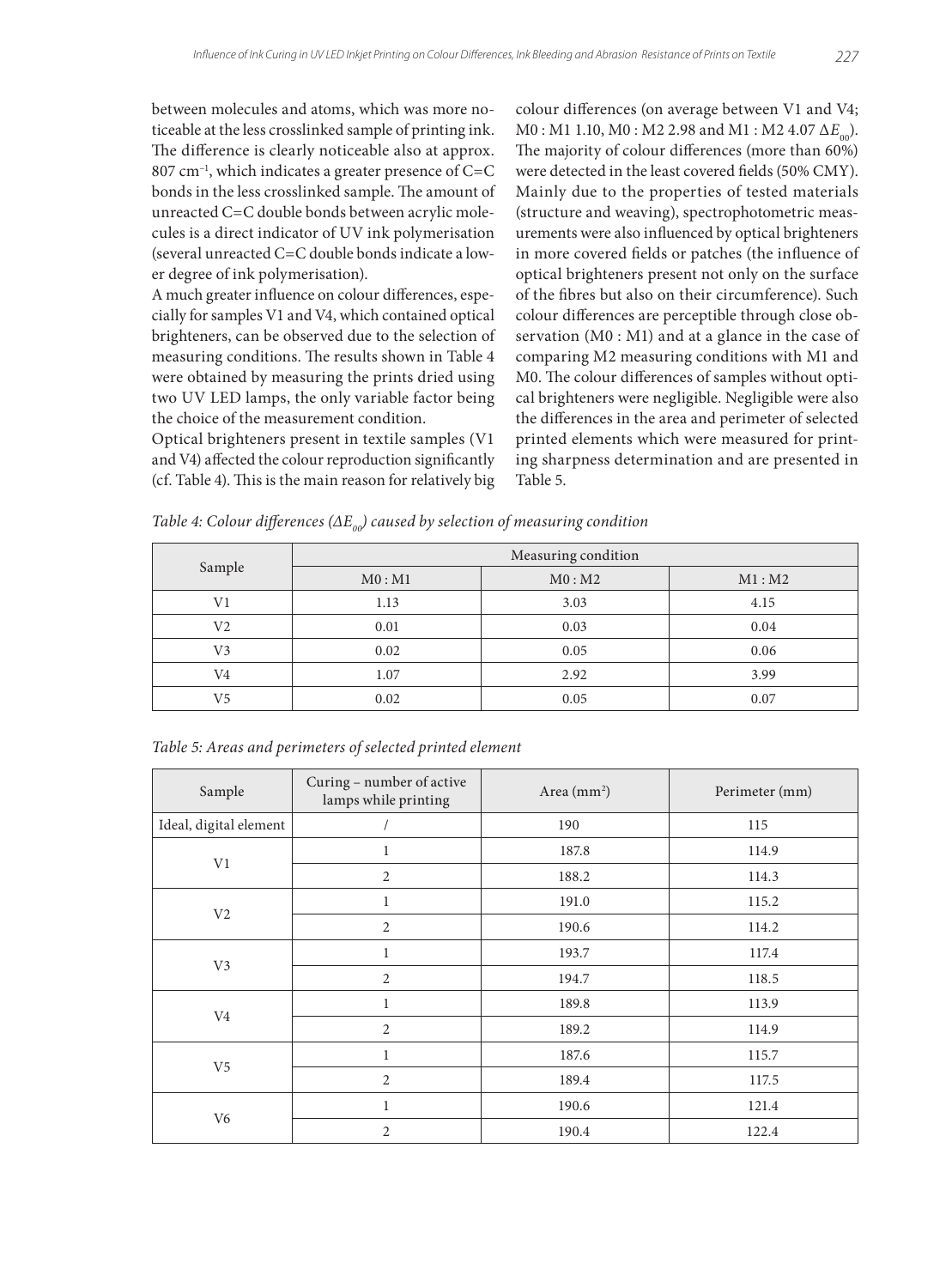The differences in areas and perimeters caused by lower UV radiation are minimal and can be attributed to the deviation of the method. Despite the one lamp being turned off, a sufficiently strong crosslinking occurred quickly enough for the printing ink not to spill or bleed. The differences among the samples, however, can be attributed to their different structure. Table 6 represents the colour fastness properties of samples to washing at 40 °C. Reduced ink curing did not influence this parameter on woven samples, while it improved colour fastness to washing of the nonwoven sample V6. The absence of empty spaces between the threads in this sample retained a greater amount of printing ink on the fabric surface. The ink layer was slightly more flexible with reduced curing. This affected the result of colour fastness to washing; however, it did not affect the results of the Crock test shown in Table 6.

The results of the crock test (cf. Table 7) were not affected by the reduction in curing. Small differences can be attributed to the standard deviation of the method, which is based on the visual assessment. Among the samples, the worst result was achieved with the nonwoven sample (V6). The printing ink layer, which remained on the surface of the sample, was more exposed when rubbed than in other samples.

# 4 Conclusion

Reducing the amount of UV radiation used for printing inks curing (by half the manufacturer's recommended amount) had no significant effect on the colour differences and print sharpness of printed textiles. A selection of different measuring conditions, however, caused perceptible colour differences in two samples which had optical brighteners, the other four had no significant changes. The difference between the applied two levels of radiation did not influence the ink properties, and thus the differences due to additional ink fluorescence and other optical effects. The FTIR analysis showed a difference in the degree of polymerisation of the printing ink, which was cured with one or two lamps, however, from the applicative point of view, the difference proved to be practically irrelevant. It is very important that the presence of optical brighteners is taken into account and that modern and calibrated measuring instruments are used for colour measurements. The

| Sample         | Colour fastness to washing<br>2 UV lamps | Colour fastness to washing<br>1 UV lamp |
|----------------|------------------------------------------|-----------------------------------------|
| V1             | 4/5                                      | 4/5                                     |
| V <sub>2</sub> |                                          | 4/5                                     |
| V <sub>3</sub> | 4/5                                      | 4/5                                     |
| V <sub>4</sub> |                                          |                                         |
| V <sub>5</sub> |                                          |                                         |
| V6             |                                          |                                         |

*Table 6: Colour fastness to washing at 40 °C*

### *Table 7: Crock test evaluation*

|                | Grade            |                   |                  |                   |
|----------------|------------------|-------------------|------------------|-------------------|
| Sample         | Dry<br>1 UV lamp | Dry<br>2 UV lamps | Wet<br>1 UV lamp | Wet<br>2 UV lamps |
| V1             | 3                | 3                 | 3                | 2/3               |
| V <sub>2</sub> | 2/3              | 2/3               | 3                | 3                 |
| V <sub>3</sub> | 2/3              | 2/3               | $\mathfrak{D}$   | $\mathfrak{D}$    |
| V4             | 2/3              | 2/3               | 1/2              | 1/2               |
| V5             | $\overline{c}$   | $\mathfrak{D}$    | 1/2              | 1/2               |
| V <sub>6</sub> |                  | າ                 |                  |                   |